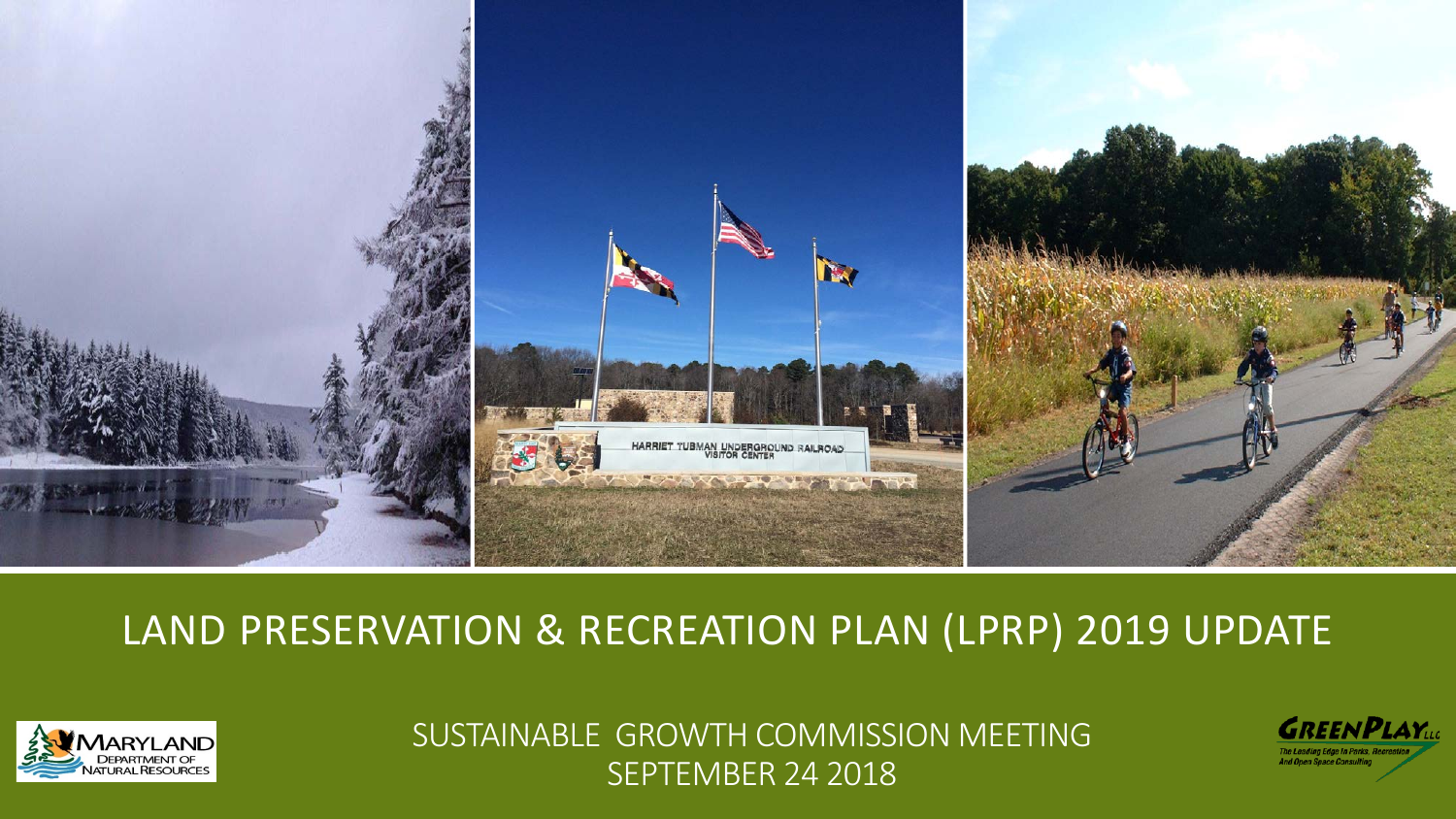



### PURPOSE OF THE PLAN

#### Update the 2014 LPRP.

Identify current outdoor recreation and open space inventory, trends, needs, and issues in Maryland.

Provide a strategic plan for sustaining and enhancing outdoor recreation opportunities statewide.

Comply with Federal Land and Water Conservation Fund (LWCF) programmatic requirements and recertify State participation for the next five years.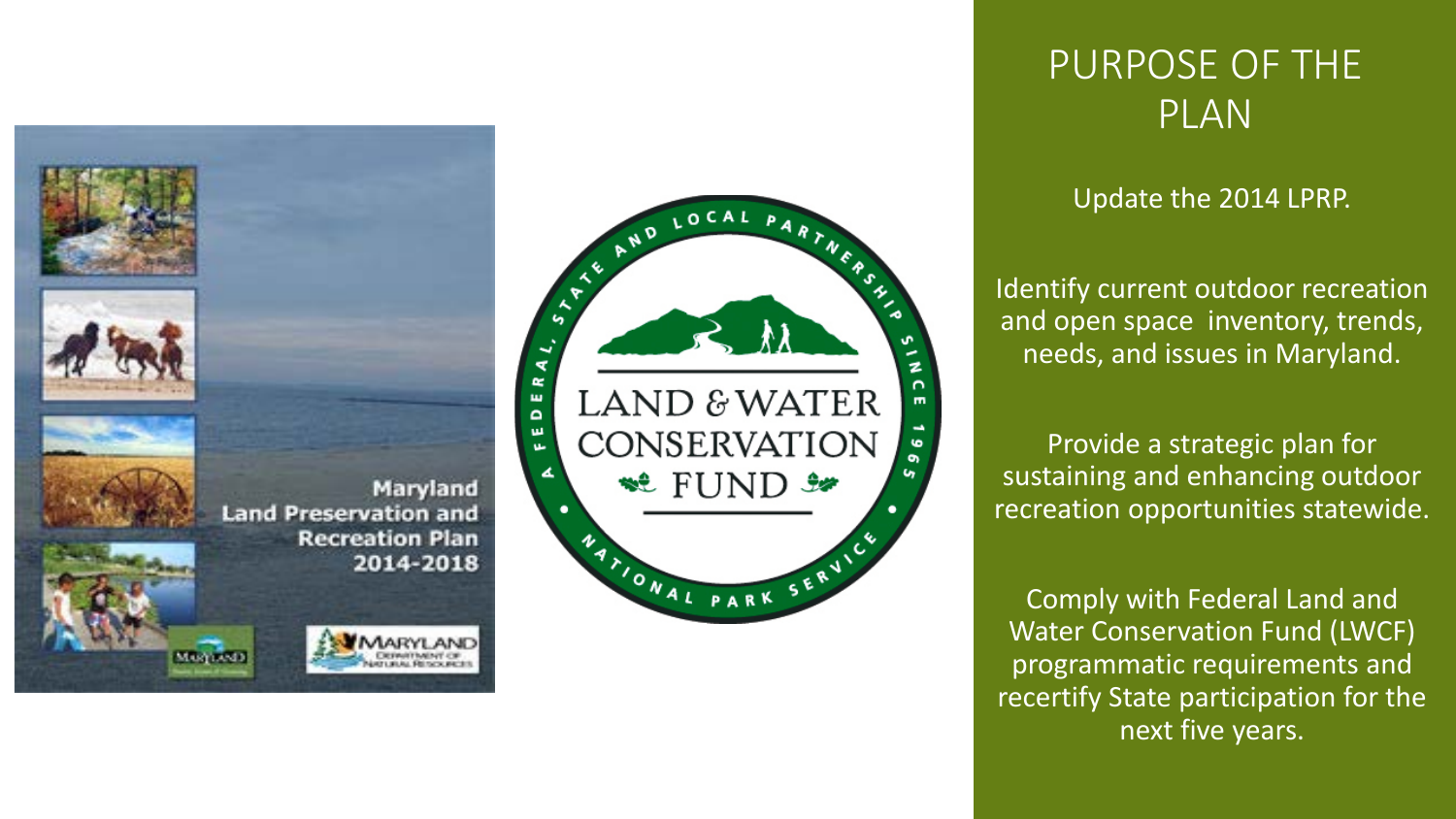## PROJECT TIMELINE

**Information Gathering and Analysis:** 

**December 2017 – June 2018**

**Findings & Visioning:**

**June –September2018**

**Goal Development & Draft Plan Preparation:**

**July –October 2018**

**State & National Park Service Review of Draft Plan:** 

**November 2018 – January 2019**

**Final Draft Preparation & National Park Service approval: January – March 2019**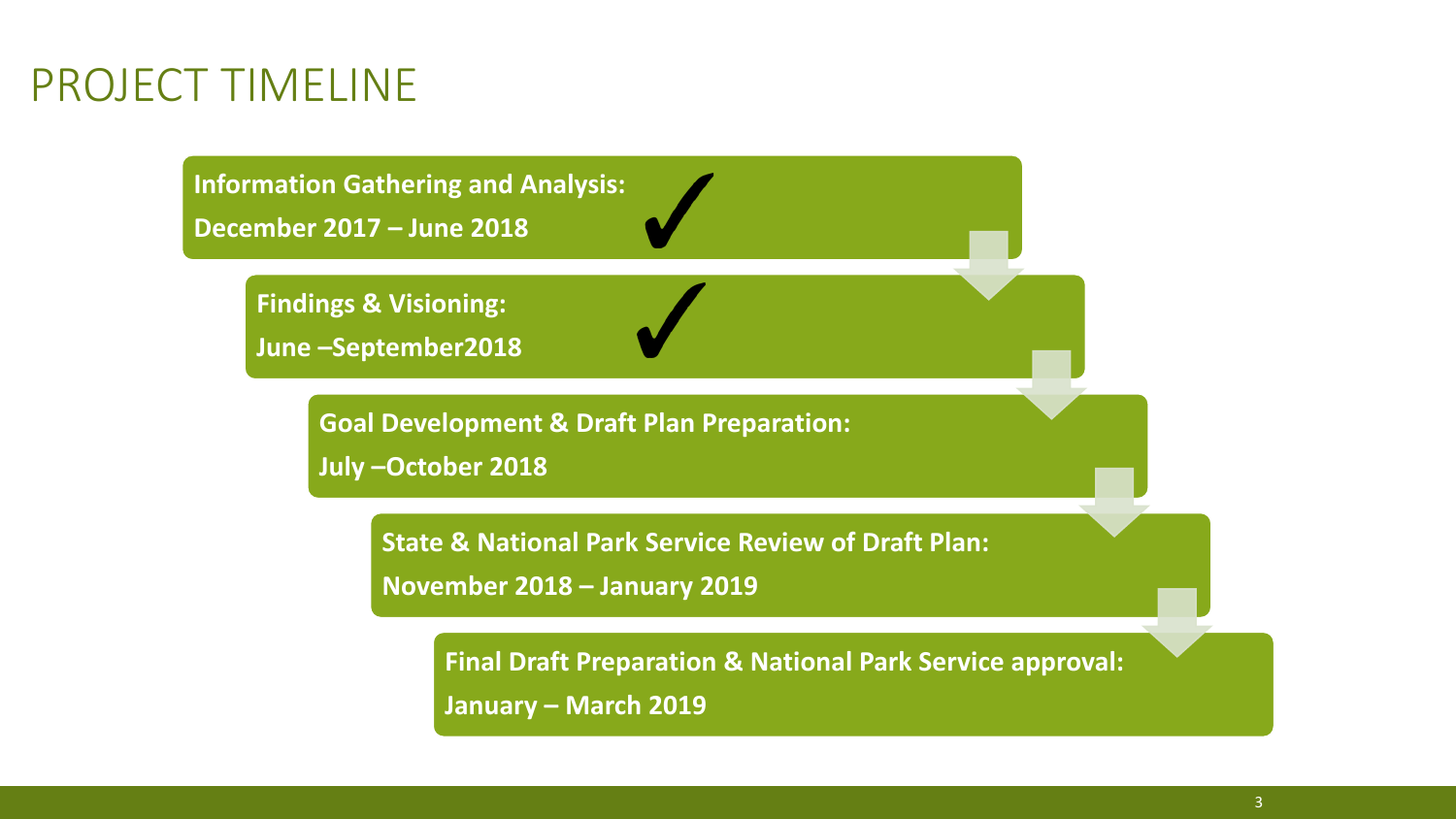# SUMMARY OF ALL KEY FINDINGS

CONSIDERS:

2014 LPRP STRATEGIES/ACTIONS

STATEWIDE DEMOGRAPHICS DATA

PUBLIC AND STAKEHOLDER FEEDBACK – SURVEYS AND FOCUS GROUPS

TAC AND PROJECT TEAM INPUT

ANALYSIS OF CURRENT STATE AND COUNTY OUTDOOR RECREATION DATA

OUTDOOR RECREATION TRENDS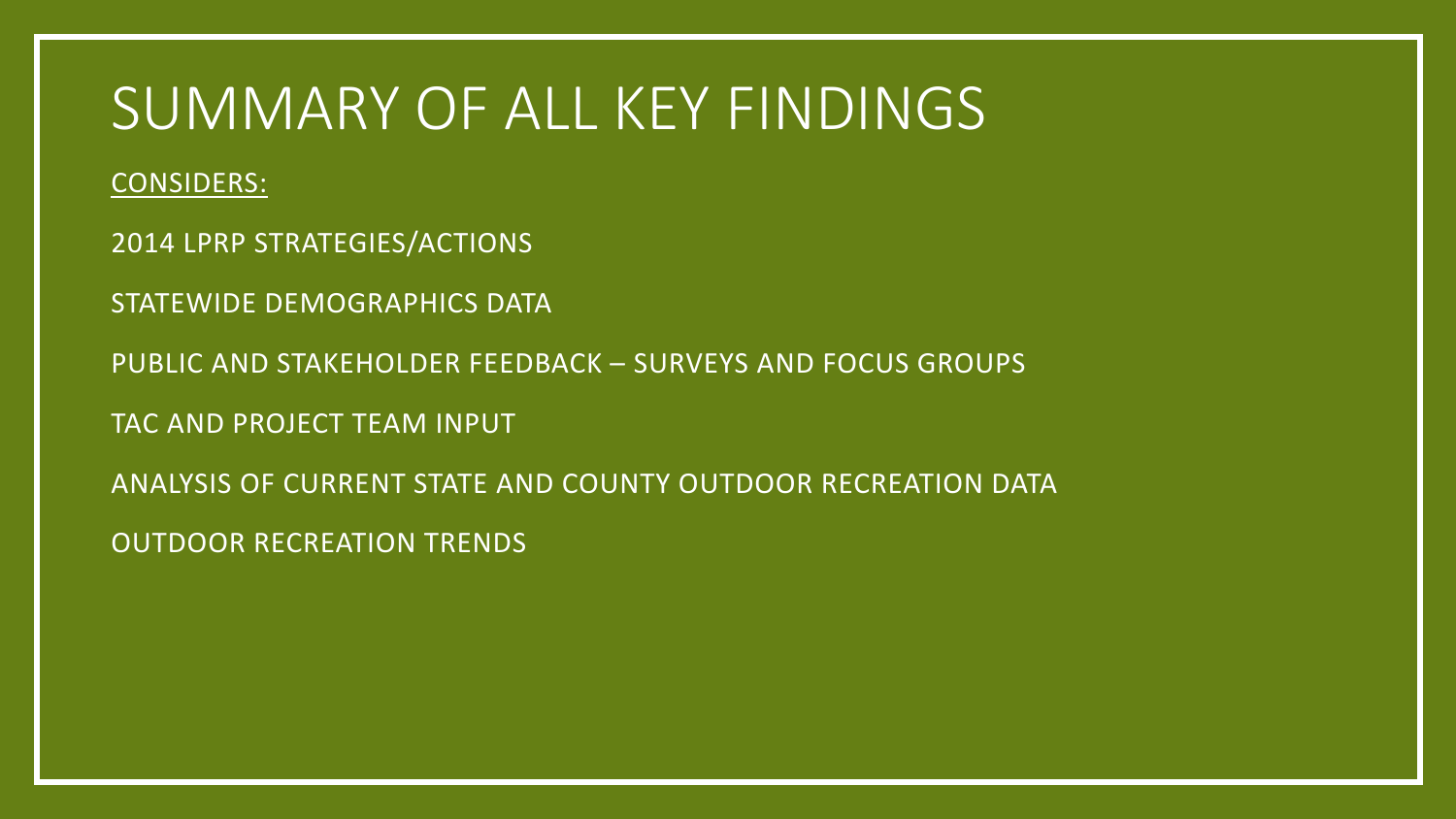# REOCCURRING THEMES REGIONAL STAKEHOLDER FOCUS GROUP FINDINGS

- **Connectivity** value a trail network that connects:
	- People to the outdoors
	- Outdoors and history
	- Communities to the outdoors
	- Land and water access
	- Habitats and wildlife corridors
	- People to the places where they live, work, shop , play and learn
- **Communication and Awareness** between:
	- Agencies and citizens
	- Agencies and visitors
	- Governments (Federal, State and Local)
	- Governments and local organizations

- **Access**  to recreation opportunities:
	- To land and water activities
	- For different ages and ethnic groups
	- For people with physical / mental limitations
	- For urban and underserved populations

### ▪ **Operations and Maintenance:**

- Limited resources
- Volunteers help, but are not replacements for staff
- Heavy public demand
- Management staff stretched thin
- **Open Space and Recreation** necessary infrastructure that:
	- **•** Improves quality of life
	- Protects the environment
	- **•** Improves physical and mental health
	- **Enhances the economic well-being of communities**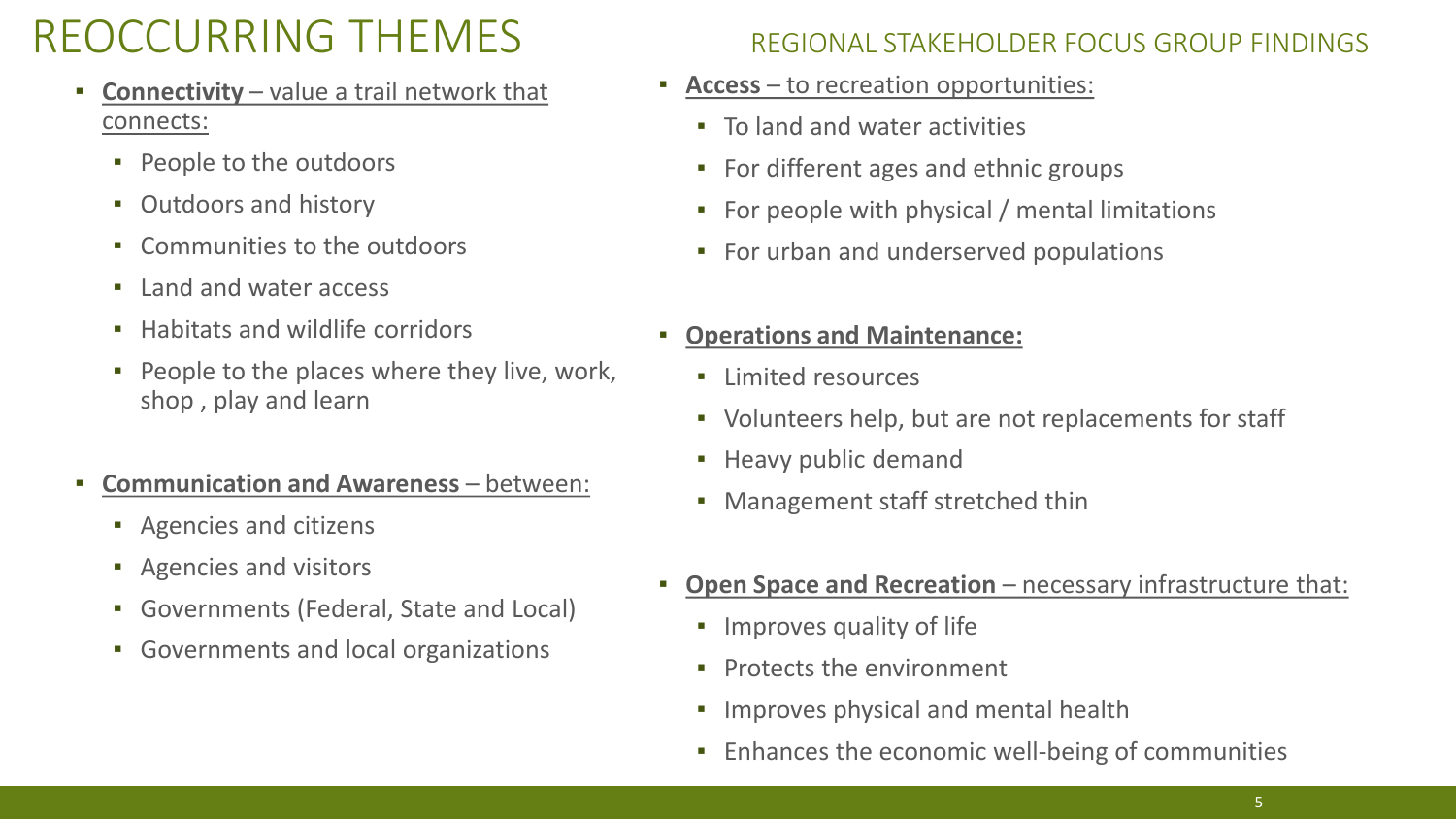# INVENTORY AND LEVEL OF SERVICE ANALYSIS

### **PROXIMITY ANALYSIS**

- **162 MARYLAND DNR SITES**
- **17 NPS SITES**
- **2,084 COUNTY SITES**
	- **Self reported by county agencies including parks and recreation, planning, and GIS staff**
	- **All 23 counties and City of Baltimore included**
- **EXPANDED DATASET FROM 2014 LPRP PLAN**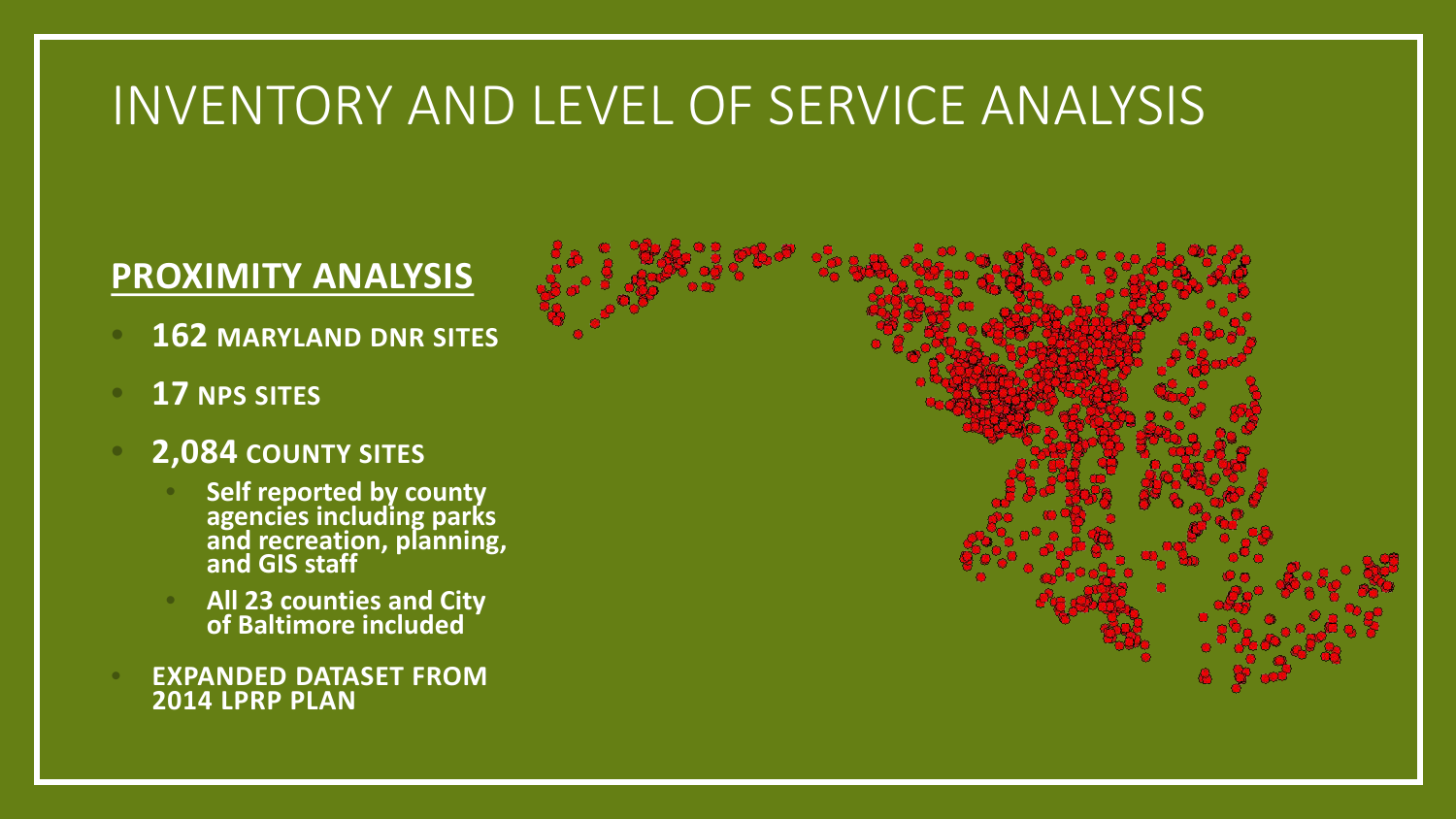### WHO IS INVOLVED

BALTIMORE CITY RECREATION AND PARKS

CAROLINE COUNTY RECREATION AND PARKS

FROSTBURG STATE UNIVERSITY

MARYLAND RECREATION AND PARKS ASSOCIATION

MD ASSOCIATION OF COUNTIES

MD BICYCLE AND PEDESTRIAN ADVISORY COMMITTEE

MD DEPARTMENT OF HEALTH

MD DEPARTMENT OF HOUSING AND COMMUNITY DEVELOPMENT

MD DEPARTMENT OF NATURAL RESOURCES

MD DEPARTMENT OF PLANNING

MD DEPARTMENT OF TOURISM

MD DEPARTMENT OF TRANSPORTATION

MD HISTORICAL TRUST

MD MUNICIPAL LEAGUE, RECREATION AND PARKS

NATIONAL PARK SERVICE

PARK RX

PARKS AND PEOPLE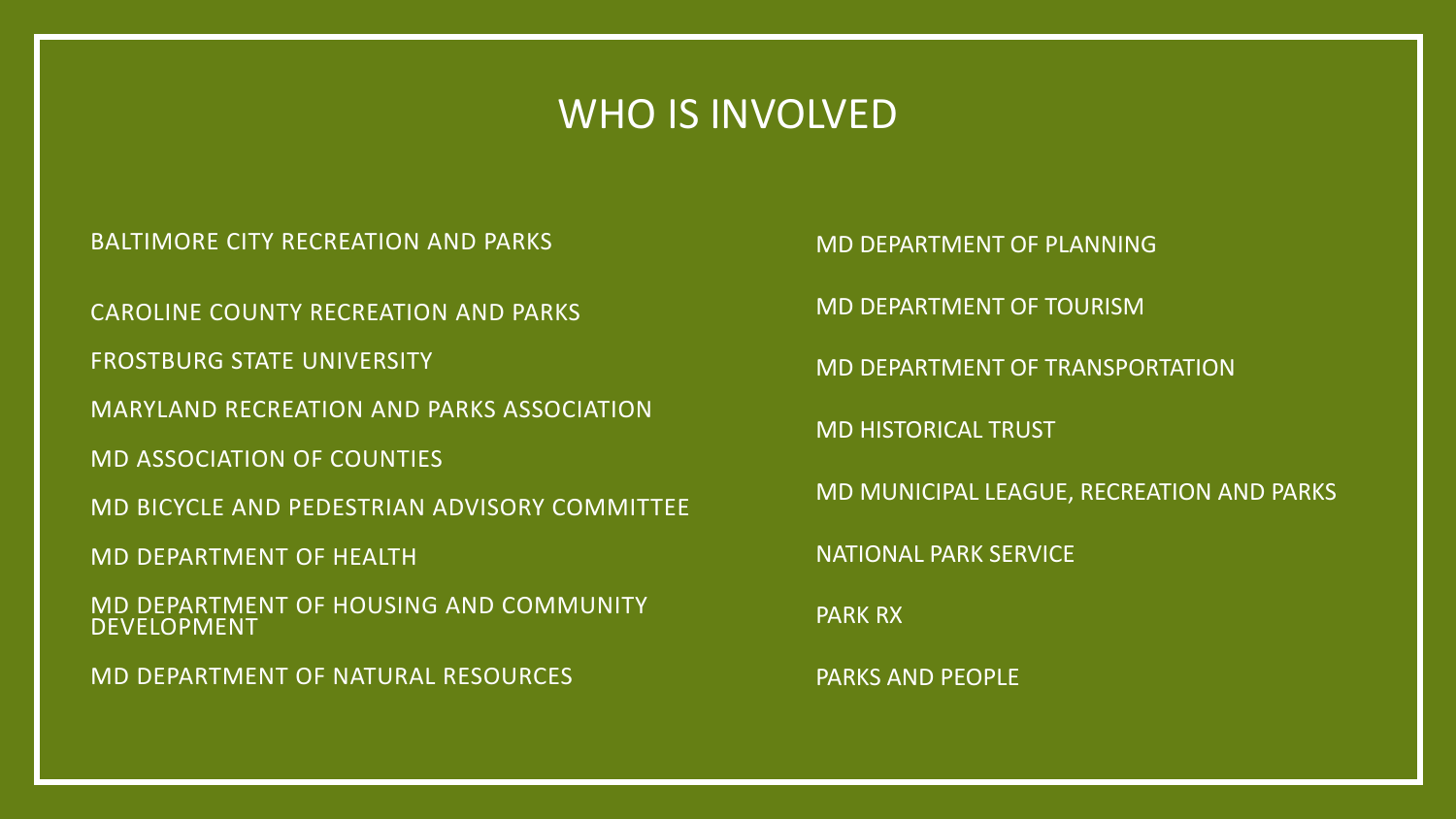# NEXT STEPS:

- 1. FINALIZE GOALS AND RECOMMENDATIONS
- 2. PREPARE DRAFT PLAN
- 3. FEDERAL AND STATE REVIEW OF DRAFT PLAN
- 4. INCORPORATE FEEDBACK AND FINALIZE PLAN
- 5. APPROVAL OF THE FINAL PLAN
- 6. IMPLEMENTATION AND TRACKING OF PROGRESS